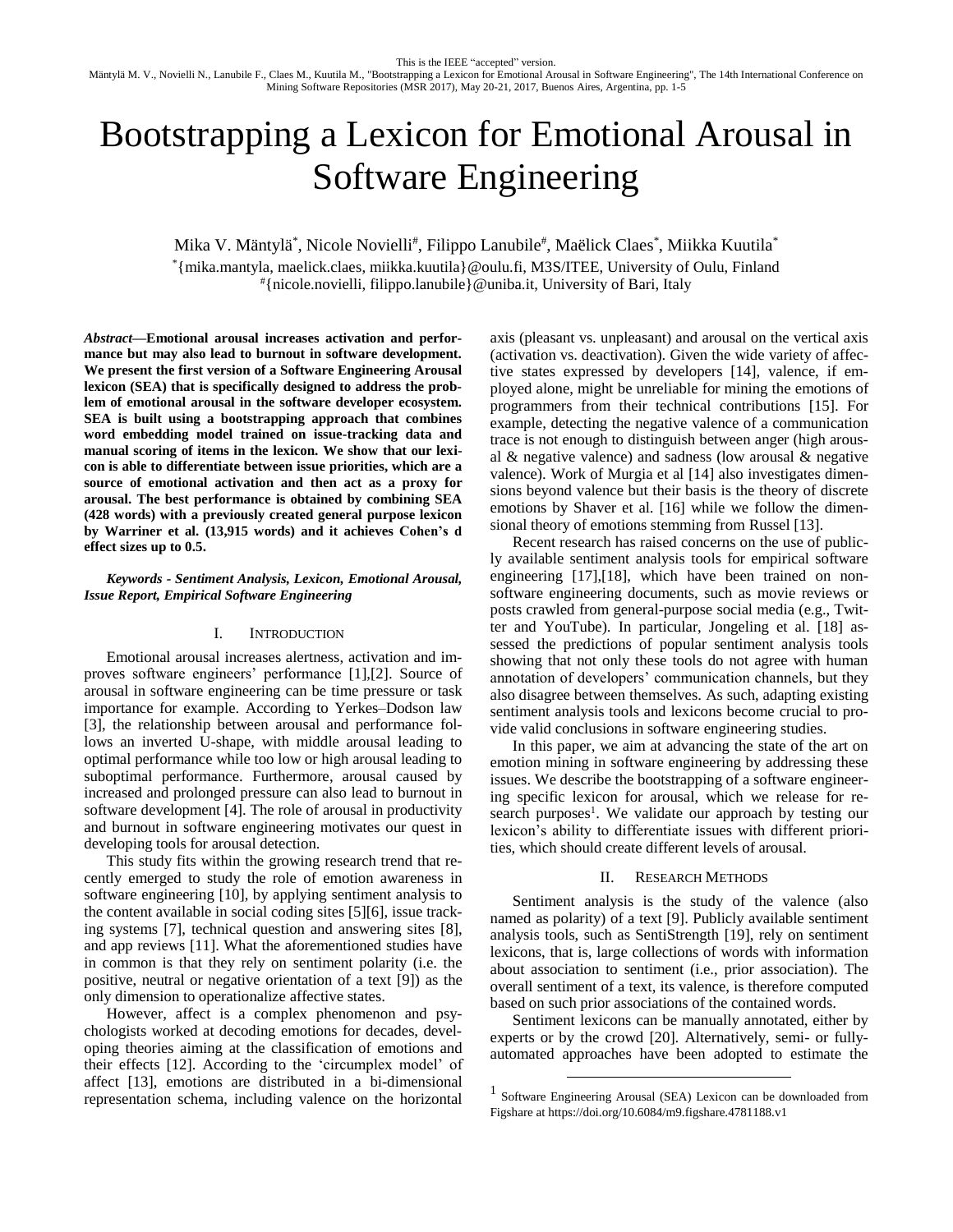sentiment associations of a large collection of words or phrases, starting from a small initial set of manually annotated data [\[21\].](#page-4-16) Among semi-automated techniques, ongoing research is currently addressing approaches that leverage distributional models of lexical semantics, also known as *word embedding* [\[22\],](#page-4-17) to bootstrap lexicons for a particular domain or language [\[23\]\[24\].](#page-4-18) In particular, Passaro et al used bootstrapping to create an emotional lexicon for Italian [\[24\].](#page-4-19) Similarly, we adopt a bootstrapping approach by jointly leveraging word embedding and human annotation, which consists of the following steps.

First, we studied a general-purpose lexicon by Warriner et al. [\[20\],](#page-4-15) containing arousal scores for roughly 14,000 English words, to select seed words potentially denoting high or low arousal in software engineering context. Words were also checked for the number of occurrences in the data set by Ortu et al. [\[25\],](#page-4-20) containing 700,000 issue reports from Apache Jira issue tracking system. For the first 10 high and low arousal words, we required more than 100 occurrences and for the next 10 high and low words we required more than 1,000 occurrences. These limits guarantee that the selected seeds occur in software engineering data.

Second, we included additional seed words potentially indicative of arousal from different sources: 1) surveys asking about general job demands [\[26\]](#page-4-21)[,\[27\],](#page-4-22) 2) surveys about specific tasks, i.e. NASA TLX [\[28\],](#page-4-23) 3) Russell's circumplex model of affect [\[13\]](#page-4-8) extended in [\[29\],](#page-4-24) 4) words from a text analysis application called Linguistic Inquiry and Word Count [\[30\]](#page-4-25) about anxiety, time, and achievement, 5) profanities used in software engineering [\[31\],](#page-4-26) 6) brainstormed words that we thought should be included.

Third, we searched and included relevant synonyms for the seed words from WordNe[t \[32\],](#page-4-27) a semantically structured lexical database for English that is very popular among researchers in computational linguistics and text analysis.

Fourth, we searched for further synonyms by studying words that were used similarly as our seeds in the data set by Ortu et al [\[25\],](#page-4-20) i.e. words used in similar contexts. To this aim, we exploited the GloVe algorithm [\[33\],](#page-4-28) implemented in R [\[34\]](#page-4-29) as part of the text mining package text2vec [\[35\].](#page-4-30) We trained our word embedding vector space with 300 dimension vectors, using the skip-gram model implemented by the tool, and choosing a window size of 10 words. The word pair technique, which corresponds to a word window size of two, has been previously proposed to find semantically similar words from the source code and its comments [\[36\].](#page-4-31) For each seed, we investigated its 10 closest neighbors based on their cosine similarity. This allowed us to find and include domain specific words indicative of high and low arousal, for example word "soon" was used similarly as word "asap". At this stage, we also excluded seed words as we learned that many words that we identified as potentially related to performing something fast (indicative of high emotional arousal for humans) were instead used to describe the performance of software rather than software engineers. In the end, 350 words were included by synonym searching from Ortu data set or via WordNet while 78 came from seed sources.

Fifth, the words collected in the first four steps  $(n=428)$ , were evaluated by two authors who had not been involved in the previous steps. [Figure 1](#page-1-0) shows an excerpt from the word rating spreadsheet We modified the task description from Warriner et al [\[20\]](#page-4-15) to suit our needs, as follows:

"*You are invited to take part in the study that is investigating how software developers feel when they use different types of words in Jira issue reports or issue report comments. You will use a scale to rate how you think a software developer felt when using each word. There will be approximately 450 words. The scale ranges from 1 calm to 9 excited. At one extreme of this scale, software developers feel relaxed, calm, sluggish, dull, sleepy, or unaroused (rating 1). The other end of the scale is when they are stimulated, excited, frenzied, jittery, wide-awake, or aroused (rating 9). The numbers also allow you to describe intermediate feelings of calmness/arousal, by selecting any of the other feelings. If you think they feel completely neutral, not excited nor at all calm, select the middle of the scale (rating 5).*

*For each evaluated word, we have included a list of ten words which are used in a similar way in the issue reports and comments. The purpose of these ten words is to help you rate each word more accurately as they offer clues how each word is used. Please note that the number behind each of the ten words measures the similarity in the context which the word appears in (1.00 being perfect similarity and 0 none existent).* 

*Please work at a rapid pace and don't spend too much time thinking about each word.*"

Finally, we evaluated our lexicon by comparing its ability to differentiate between different defect severities, also with respect to the results obtained by Mantyla et al. [\[37\].](#page-4-32)

| Word        | 1 (calm) - | 9 (excited) Frequency Words used in similar way |                    |
|-------------|------------|-------------------------------------------------|--------------------|
| scary       |            | 632 messy - 0.54                                | annoying - 0.52    |
| seeing      |            | 15103 saw - 0.70                                | happening - 0.69   |
| seem        |            | 32112 don - 0.80                                | seems - 0.80       |
| seemed      |            | 4931 seems - 0.67                               | seem $-0.64$       |
| seems       |            | 124803 but - 0.90                               | though $-0.88$     |
| sense       |            | 34062 makes - 0.85                              | think $-0.83$      |
| sensible    |            | 1779 reasonable - 0.62                          | $defaults - 0.53$  |
| september   |            | 796 october - 0.81                              | august - 0.76      |
| serious     |            | 4051 problems - 0.54                            | significant - 0.53 |
| severe      |            | 4235 solrexception - 0.39                       | $grave - 0.39$     |
| severely    |            | 274 impacted - 0.47                             | seriously - 0.41   |
| shit        |            | 225 crazy - 0.37                                | $s$ pew - 0.32     |
| shortly     |            | 5894 soon - 0.75                                | tomorrow - 0.62    |
| showstopper |            | 366 blocker - 0.46                              | serious - 0.38     |
| sick        |            | 174 vacation - $0.36$                           | traveling - 0.35   |
| simple      |            | 67481 example - 0.66                            | easy - 0.61        |
| situation   |            | 13828 scenario - 0.72                           | situations - 0.71  |
| situations  |            | 4988 scenarios - 0.71                           | situation - 0.71   |
| skeptical   |            | 177 worried - 0.47                              | wary $-0.45$       |
| small       |            | 28099 large - 0.71                              | $tiny - 0.63$      |
| solution    |            | 56005 way - 0.77                                | possible - 0.76    |
| solvable    |            | 179 fixable - 0.42                              | remedied - 0.41    |
| someday     |            | 364 anytime - 0.40                              | hoping - 0.35      |
| someone     |            | 27016 somebody - 0.84                           | anyone $-0.78$     |
| sometime    |            | 209 week - 0.64                                 | soon $-0.62$       |
| soon        |            | 21994 shortly - 0.75                            | $II - 0.74$        |
|             |            |                                                 |                    |

<span id="page-1-0"></span>**Figure 1 Snapshot of the word rating spreadsheet**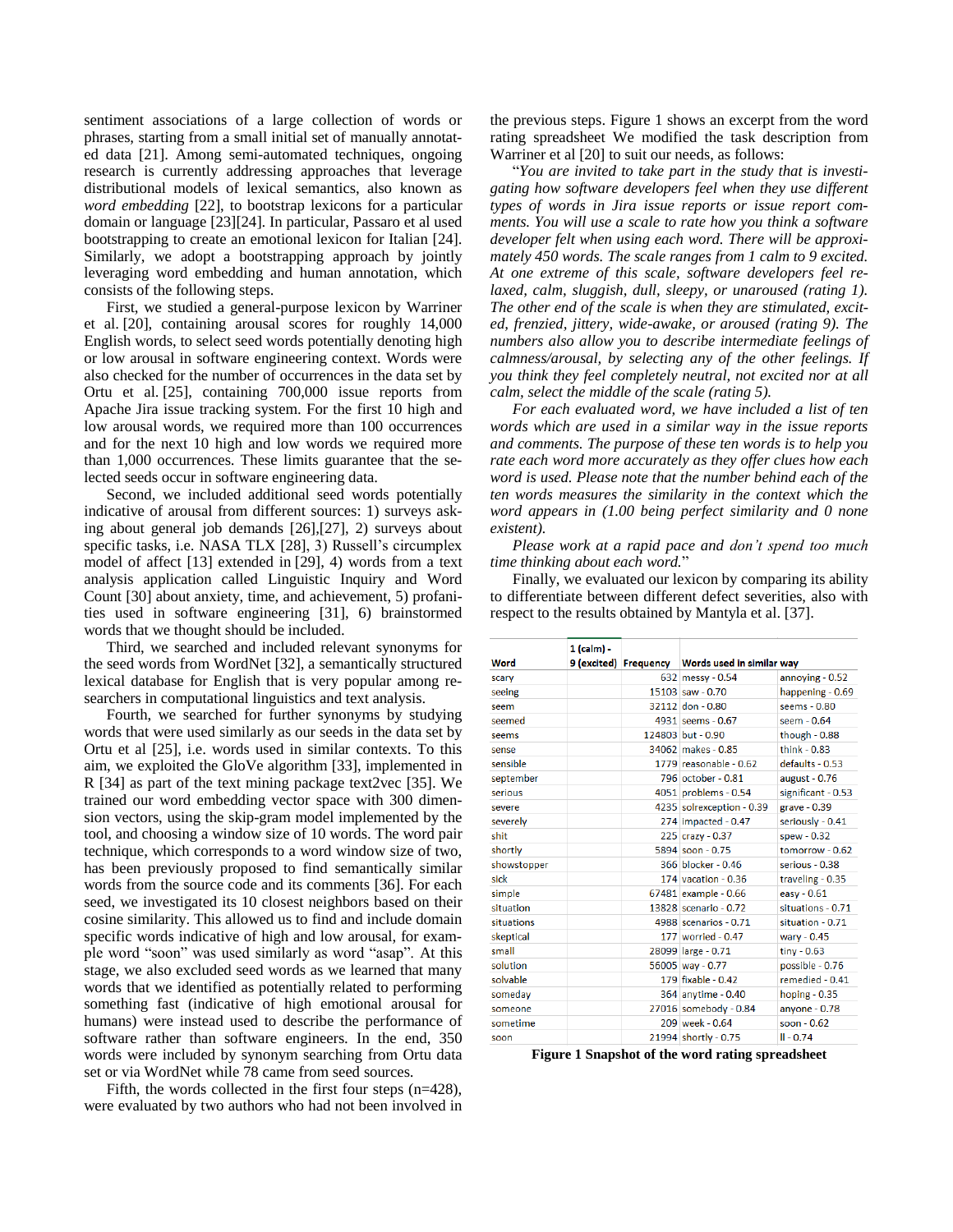### III. RESULTS

## *A. Ratings*

[TABLE I. s](#page-2-0)hows statistics about the rating process. The two human raters produced very similar mean scores (5.42 and 5.35) and standard deviations (1.53 and 1.32). The correlation (Pearson) between ratings is highly significant with alpha level 0.001 (p-value 1.496e-11). The correlation coefficient is not very high at 0.32. Warriner does not report correlation between individuals but they report the Pearson correlations between several group averages and they fluctuate between 0.47 and 0.52 for arousal, while being much higher for Valence 0.79 and 0.83. Murgia et al. [\[14\]](#page-4-9) performed a similar rating process and reported, as interrater agreement, Kappa values of 0.51, 0.19, -0.01, 0.06, 0.18, 0.10, for emotions love, joy, surprise, anger, sadness, and fear respectively. The Kappa value for our ratings is 0.32, which is higher than what was obtained for 5 out of 6 emotions studied by Murgia et al. However, we used 1-9 scale to rate the existence of emotional arousal for individual words while Murgia et al. used a dichotomous scale to rate each emotion in a piece of text consisting of one or more sentences. Regardless of these differences between the studies, Kappa values are comparable.

<span id="page-2-0"></span>TABLE I. STATISTICS ABOUT RATINGS

| Mean                                           | $5.42$ (R1), $5.35$ (R1)   |
|------------------------------------------------|----------------------------|
| Std deviation                                  | $1.53$ (R1), $1.32$ (R2)   |
| Correlation (Pearson)                          | $0.32$ (p-value 1.496e-11) |
| Kappa (Weighted)                               | 0.32                       |
| Perfect agreement (1-9 scale)                  | 28%                        |
| Perfect agreement or off-by-one (1-9 scale)    | 69%                        |
| Opposite ratings (e.g. $R1 > 5$ and $R2 < 5$ ) | 14%                        |

Raters reported having difficulties rating words with multiple possible contexts. One of them also reported frequently giving neutral scores, and rarely giving extreme score values. The same rater also reported having given slightly different scores to similar words with different endings, such as 'annoyed' and 'annoying'. This is reasonable since different inflected forms of the same lemma may convey different information about sentiment. It is the case, for example, of the SentiStrength lexicon where inflected forms of the same words hold different sentiment polarity and strength [\[19\].](#page-4-14)

Finally, both raters reported about comparing the word they were rating to the few previously rated words. Thus, the alphabetical order in which words were listed might influence the results.

### *B. Validation*

We validated our approach by comparing the lexicon's ability to differentiate between issue priorities in the data set by Ortu et al. Based on psychological literature, urgenc[y \[38\]](#page-4-33) and increases in rewards [\[39\]](#page-4-34) or punishments [\[3\]](#page-3-2) increase emotional arousal. In this work, we make the assumption that higher priority issues are more urgent and fixing them results in higher reward in terms of system quality improvement. Thus, we assume that working on higher priority issues is associated with elevated emotional arousal. As such, if our lexicon is useful in practice, it should be able to differentiate between issue priorities.

We compare and replicate our approach with the one presented by Mantyla et al. [\[37\]](#page-4-32) where the authors used the general-purpose lexicon by Warriner et al. Consistently with their approach, we measure the arousal score of a given text unit as a function of its words' individual arousal scores. In particular, a text overall arousal score is computed by considering the two words with the *max* and *min* arousal. If *max* is lower than the average value or *min* is higher than the average value then we set the *max* or *min* to the average of all words of the lexicon. If the lexicon does not match with any elements of the text unit, the score is given no value and the text unit is not considered in the statistical analysis. We compute the arousal scores (*max+min)* for each issue element, namely its Title, Description, All comments, First comment and Last Comment. Hence, we compare the arousal score across the five issue priorities supported by Jira. To this aim, we perform t-tests to assess the statistical significance of differences and compute the Cohen's d to assess the effect size.

[TABLE II. s](#page-3-3)hows Cohen's d effect size between issue priorities and [TABLE III. s](#page-3-4)hows the alpha levels of the t-test. The tables present measures about different parts of issue reports, as indicated in the first column. The second columns indicate the lexicons from which results have been obtained: [\[37\]](#page-4-32) indicates the original results of the study which we have replicated, where the original lexicon by Warriner et al. was used; SEA indicates the lexicon developed in this paper; united approach [\(\[37\]](#page-4-32) +SEA) considers the adjusted lexicon obtained by summing up the scores produced by Mantyla et al. [\[37\]](#page-4-32) and SEA as follows:  $[37] + (SEA_Score -$ SEA\_AVG). This modifies the original score of [\[37\]](#page-4-32) by increasing or decreasing it depending on the SEA score. We subtract the global SEA average to allow easier backward comparison to [\[37\].](#page-4-32) Bold numbers indicate which of three approaches provides the highest Cohen's d.

[TABLE II. s](#page-3-3)hows that in the comparison of polar opposites Blocker vs. Trivial united approach is always the best and produces Cohen's d values up to medium effect size (0.5). If we look only to adjacent defect priorities, i.e. the four rightmost columns in [TABLE II. ,](#page-3-3) and interpret the results as a pair-wise competition, we can see that the united approach  $(37] + SEA$ ) beats the original approach of [\[37\]](#page-4-32) with 15 victories vs 5. This demonstrates clear benefits of combining general-purpose and software engineering specific lexicons. Competition between SEA and original [\[37\]](#page-4-32) shows that original is slightly better with 11 victories vs 9. More detailed comparison between SEA and original shows that SEA scores 8 victories with higher defect severities, Blocker-Critical-Major while original has only 2 victories. With lower defect severities, Major-Minor-Trivial the roles are reversed and original wins SEA with 9 vs 1 victories. Thus, our lexicon makes a partly strong contribution to differentiating the very important defects from the others. At the same time the original approach is partially strong in differentiating between minor and trivial defects.

The original lexicon used in [\[37\]](#page-4-32) contains 13,915 words while our lexicon had only 428 words. Thus, with a much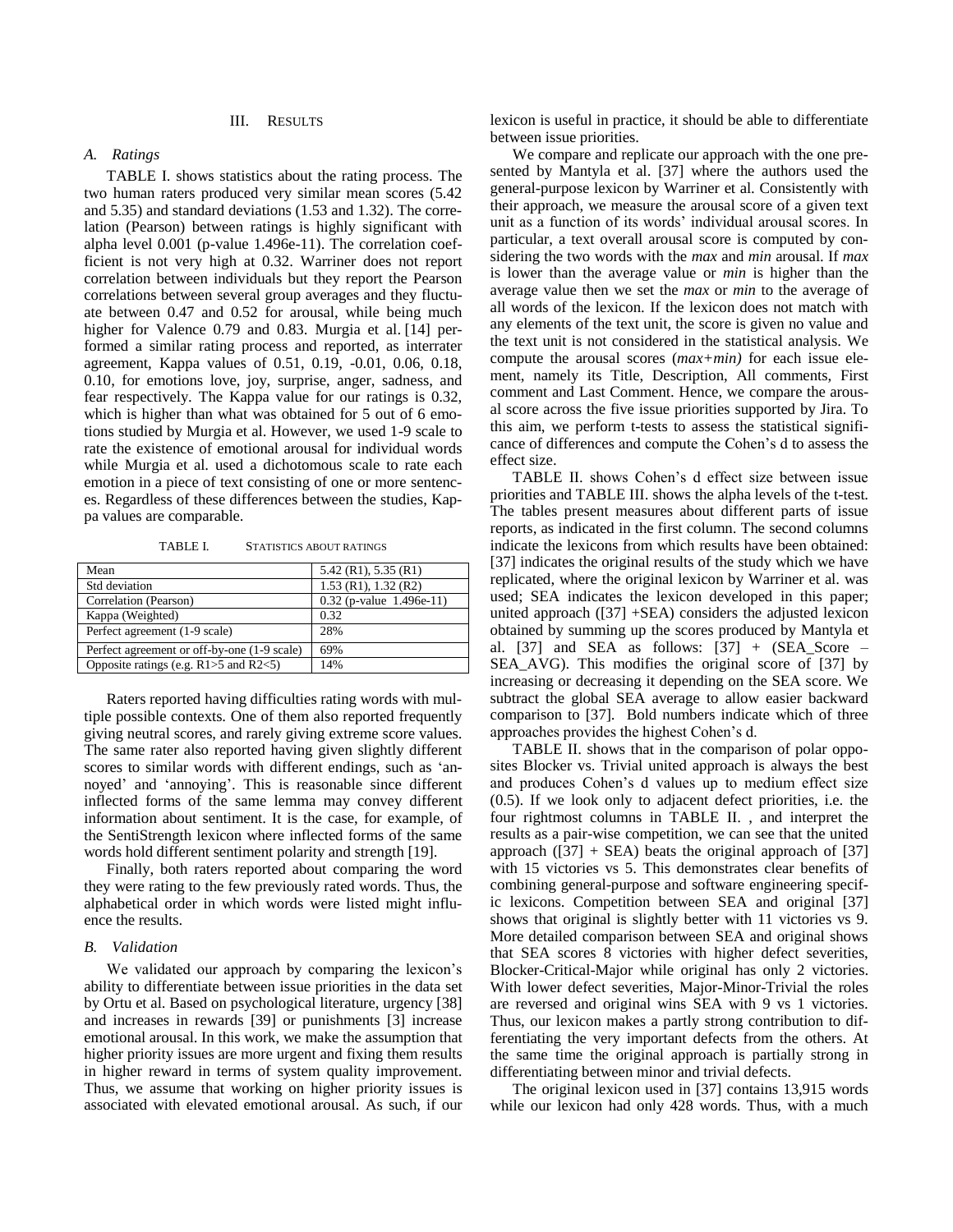smaller domain specific lexicon we demonstrate similar performance as the original, and when we combine the approaches we demonstrate superior performance.

<span id="page-3-3"></span>TABLE II. COHEN'S D BETWEEN ISSUE PRIORITIES (BOLD INDICATES WHICH IS THE BEST: [\[37\],](#page-4-32) SEA, OR [\[37\]+](#page-4-32)SEA)

| Field | Lexicon      | <b>Blocker-</b> | <b>Blocker-</b> | Critical- | Major-       | <b>Minor-</b> |
|-------|--------------|-----------------|-----------------|-----------|--------------|---------------|
|       |              | Trivial         | <b>Critical</b> | Major     | <b>Minor</b> | Trivial       |
|       | $[37]$       | 0.2411          | 0.0134          | 0.0751    | 0.0696       | 0.0784        |
| Title | <b>SEA</b>   | 0.1267          | 0.0106          | 0.0718    | 0.0323       | 0.0169        |
|       | $[37] + SEA$ | 0.3643          | $-0.0032$       | 0.2212    | 0.0884       | 0.0686        |
|       | [37]         | 0.3240          | $-0.0099$       | 0.1173    | 0.0482       | 0.1609        |
| Desc  | <b>SEA</b>   | 0.2875          | 0.0649          | 0.1489    | 0.0149       | 0.0798        |
|       | $[37] + SEA$ | 0.3954          | 0.0324          | 0.1878    | 0.0371       | 0.1731        |
| A11   | [37]         | 0.3541          | 0.0041          | 0.1233    | 0.0332       | 0.1843        |
| com-  | SEA          | 0.3880          | 0.0106          | 0.2069    | 0.0417       | 0.0755        |
| ments | $[37]+$ SEA  | 0.5070          | 0.0835          | 0.2286    | 0.0583       | 0.1797        |
| First | [37]         | 0.2753          | $-0.0176$       | 0.0833    | 0.0565       | 0.1528        |
| com-  | SEA          | 0.3438          | 0.1065          | 0.1558    | 0.0380       | 0.0813        |
| ment  | $[37] + SEA$ | 0.4209          | 0.0595          | 0.1647    | 0.0624       | 0.1754        |
| Last  | [37]         | 0.1804          | $-0.0018$       | 0.0514    | 0.0223       | 0.1086        |
| com-  | <b>SEA</b>   | 0.2337          | 0.0412          | 0.1168    | 0.0457       | 0.0423        |
| ment  | $[37]+$ SEA  | 0.2763          | 0.0049          | 0.1386    | 0.0461       | 0.1018        |

<span id="page-3-4"></span>TABLE III. T-TEST P-VALUES BETWEEN ISSUE PRIORITIES (BOLD < 0.001, ITALIC <0.01, UNDERLINE <0.05)

| Field | <b>Lexicon</b> | <b>Blocker-</b> | <b>Blocker-</b> | Critical-   | Major-              | Minor-                |
|-------|----------------|-----------------|-----------------|-------------|---------------------|-----------------------|
|       |                | Trivial         | Critical        | Major       | Minor               | Trivial               |
| Title | $[37]$         | $< 2.2e-16$     | 0.1364          | $< 2.2e-16$ |                     | $< 2.2e-16 < 2.2e-16$ |
|       | SEA.           | 0.00012         | 0.729           | 0.00303     | 0.00063             | 0.4509                |
|       | $[37]+$ SEA    | $< 2.2e-16$     | 0.9174          | $< 2.2e-16$ | $< 2.2$ e-16 0.0012 |                       |
| Desc  | [37]           | $< 2.2e-16$     | 0.2626          | $< 2.2e-16$ |                     | $< 2.2e-16 < 2.2e-16$ |
|       | SEA            | $< 2.2e-16$     | 3.091e-06       | $< 2.2e-16$ | 0.00096             | 1.27e-11              |
|       | $[37] + SEA$   | $< 2.2e-16$     | $< 2.2e-16$     | $< 2.2e-16$ |                     | $< 2.2e-16 < 2.2e-16$ |
| All   | $[37]$         | $< 2.2e-16$     | 0.6688          | $< 2.2e-16$ |                     | $< 2.2e-16 < 2.2e-16$ |
| com-  | SEA.           | $< 2.2e-16$     | $< 2.2e-16$     | $< 2.2e-16$ |                     | $< 2.2e-16$ 8.986e-10 |
| ments | $[37]+$ SEA    | $< 2.2e-16$     | 7.373e-12       | $< 2.2e-16$ |                     | $< 2.2e-16 < 2.2e-16$ |
| First | [37]           | $< 2.2e-16$     | 0.0756          | $< 2.2e-16$ |                     | $< 2.2e-16 < 2.2e-16$ |
| com-  | SEA            | $< 2.2e-16$     | 2.121e-10       | $< 2.2e-16$ |                     | 7.951e-10 2.583e-07   |
| ment  | $[37]+$ SEA    | $< 2.2e-16$     | 0.00037         | $< 2.2e-16$ |                     | $< 2.2e-16 < 2.2e-16$ |
| Last  | [37]           | $< 2.2e-16$     | 0.8576          | 3.608e-13   |                     | $3.145e-09 < 2.2e-16$ |
| com-  | <b>SEA</b>     | $< 2.2e-16$     | 0.04448         | 2.689e-16   | 1.331e-10 0.01864   |                       |
| ment  | [37]+SEA       | $< 2.2e-16$     | 0.8115          | $< 2.2e-16$ |                     | 1.112e-10 6.878e-08   |

### IV. CONCLUSION AND FUTURE WORK

We presented a Software Engineering Arousal lexicon (SEA) specifically designed to address the problem of detecting emotional arousal in the software developer ecosystem. To the best of our knowledge, SEA is the first publicly available arousal lexicon developed for supporting research on emotional awareness in software engineering. SEA is built using a bootstrapping approach that combines word embedding model trained on issue-tracking data and manual scoring of items in the lexicon.

We evaluated SEA based on its ability to distinguish between issues based on their priority, which is a source of emotional activation and, therefore, acts as a proxy for arousal. The unified approach combining SEA (428 words) with a general purpose lexicon by Warriner et al. (13,915 words) offers clear improvement over previous work. Although 259 SEA words also appear in Warriner, the arousal

scores in SEA are changed through the annotation performed in the present study. This means that a sentiment lexicon tuned for software development may improve emotion mining in empirical software engineering studies.

In future work, we plan to replicate the bootstrapping approach to fine-tune scores for other emotion dimensions that have been previously addressed in software engineering research, namely valence and dominance, for which scores are provided in the lexicon by Warriner et al.

We acknowledge some limitations of the current study. First of all, we computed the arousal score of each text unit in our dataset by only considering prior association of words with their individual arousal scores in the lexicon. We are aware of the need for dealing with negations, degree adverbs, intensifier, and modals, which act as modifiers on both the word meaning and associated sentiment. While a general consensus is observed in literature about the effect of modifiers on valence (e.g. a negation usually reverses the positive/negative orientation of words in its scope) [\[40\],](#page-4-35) less attention has been devoted to the impact of modifiers on emotional arousal. In our future work, we plan to refine our approach to deal with textual modifiers.

We intend to use the lexicon to study the impact of software developers' arousal in the context of a time pressure environment. To achieve this goal, we will combine multiple metrics, such as changes in timestamp and periods of activity, with arousal. Relating these metrics with deadlines, in different time pressure environments, would give insights on how the policies used by different software projects impact developer productivity and health.

Finally, in our future research we plan to address the problem of correctly identifying the emotion target, that is the interlocutor (i.e., another developer), an object (i.e., a tool, a language, a software), or the writer itself, in line with ongoing research on affect detection in software engineering [\[41\]](#page-4-36) and with aspect oriented sentiment analysis [\[42\].](#page-4-37) Being able to clearly identify the emotion target is crucial for differentiating between texts talking about actual high-arousal triggering situations (as in '*we need to be fast in addressing this issue*', directed to *other* developers) and neutral scenarios where people simply describe the properties of an *object* (as in '*a fast software system*').

## ACKNOWLEDGMENT

Authors at the University of Oulu have been supported by the Academy of Finland Grant no 298020. Authors at the University of Bari have been supported by the project EmoQuest, funded by MIUR under the SIR program.

#### **REFERENCES**

- <span id="page-3-0"></span>[1] M. V. Mäntylä, K. Petersen, T. O. A. Lehtinen, and C. Lassenius, "Time Pressure - A Controlled Experiment of Test-case Development and Requirements Review," presented at the International Conference on Software Engineering, ICSE 2014, pp. 83–94, 2014.
- <span id="page-3-1"></span>[2] N. Nan and D. E. Harter, "Impact of budget and schedule pressure on software development cycle time and effort," IEEE Transactions on Software Engineering, vol. 35, no. 5, pp. 624–637, 2009.
- <span id="page-3-2"></span>R. M. Yerkes and J. D. Dodson, "The relation of strength of stimulus to rapidity of habit‐formation," Journal of comparative neurology and psychology, vol. 18, no. 5, pp. 459–482, 1908.